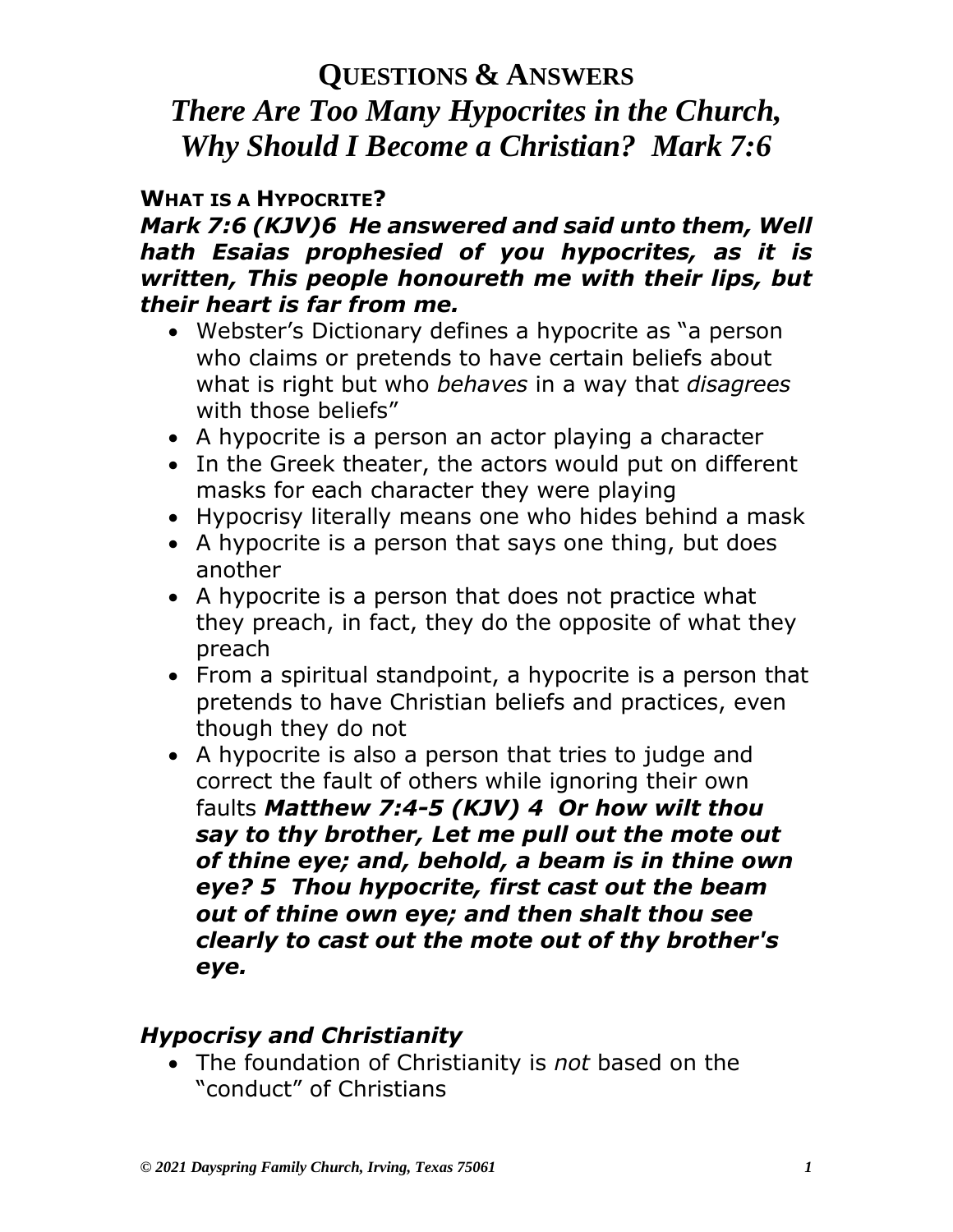# **QUESTIONS & ANSWERS** *There Are Too Many Hypocrites in the Church, Why Should I Become a Christian? Mark 7:6*

- The foundation of Christianity is Jesus Christ
- Jesus lived exactly what He taught *2 Corinthians 5:21 (KJV) 21 For he hath made him to be sin for us, who knew no sin; that we might be made the righteousness of God in him.*
- One of the very reasons Jesus Christ came to earth was to live a sinless and perfect life.
- He never sinned, not even once. He lived a perfect life.
- His righteousness could embrace and cover our sins
- The righteousness of the Lord Jesus Christ could be counted as righteousness for man
- As much as Jesus' detractors tried, they could find no fault in Him
- There is nothing wrong with the foundation, Jesus is not the issue, but the people who "claim" to live for Him and don't are the issue

### *How Do We Answer the Question: "There are Too Many Hypocrites in the Church, Why Should I become a Christian?*

- We answer the question by saying there is a *difference* between a hypocrite and a genuine believer when it comes to sin
- The hypocrite lives their life pretending and trying to convince people they are living a holy life when they are not
- The hypocrite is not trying to repent of sin, they're working hard to *hide it*, not to expose their hypocrisy
- A genuine believer may sin, but when they become aware of it, they repent, seek God's forgiveness, and turn from their sins
- A genuine believer may commit sin and is willing to admit and repent of it when they recognize their sin *Psalm 51:3 (KJV) 3 For I acknowledge my transgressions: and my sin is ever before me.*